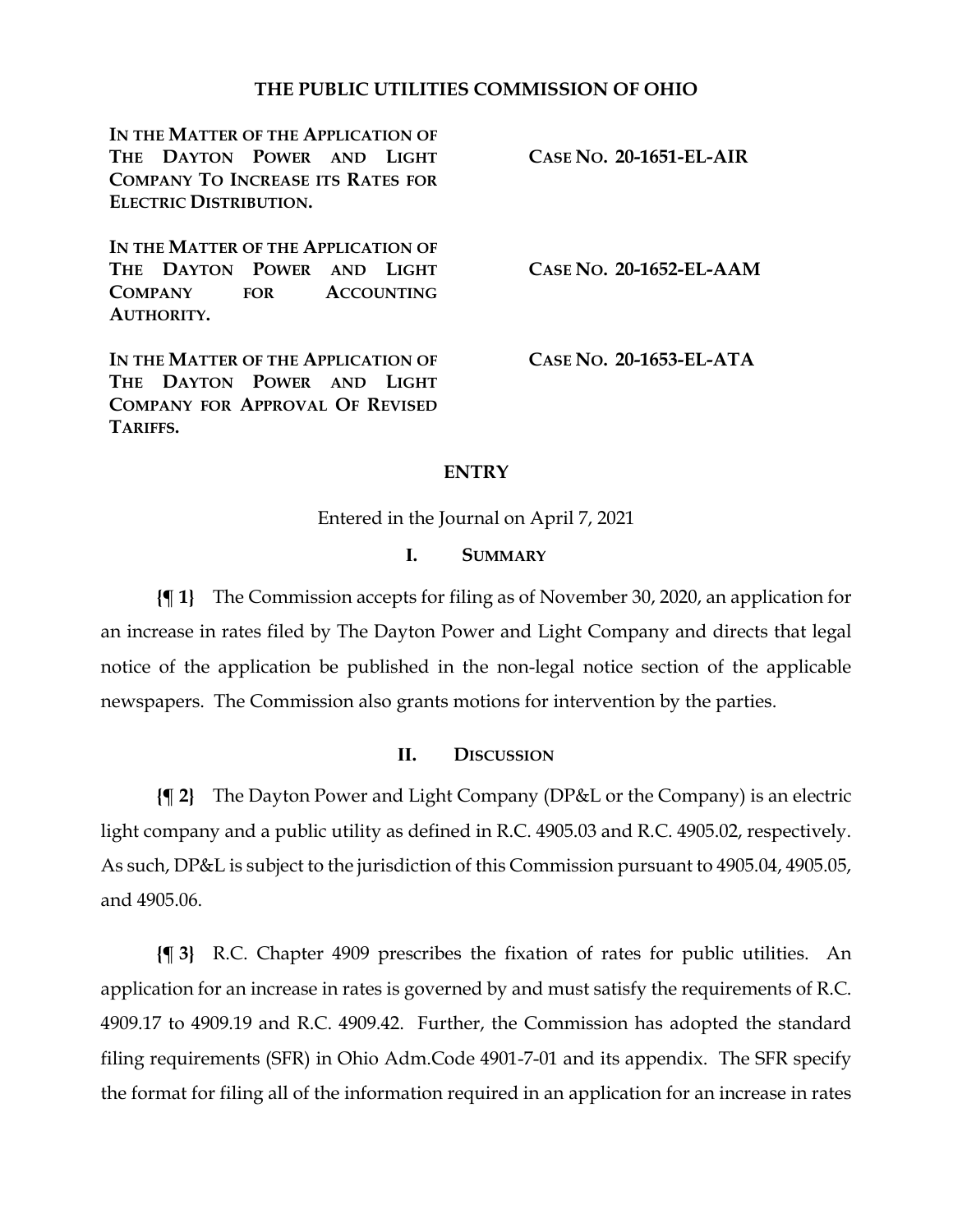and define the information that the Commission, in its discretion, requires pursuant to R.C. 4909.18(E).

**{¶ 4}** On October 30, 2020, DP&L filed a motion to establish a test period and date certain for its forthcoming application for an increase in its electric distribution rates. The motion also sought waiver of certain enumerated SFR. Also on October 30, 2020, DP&L provided its notice of intent to file an application for approval of an increase in its electric distribution rates, tariff modifications, and changes in accounting methods.

**{¶ 5}** By Entry dated November 18, 2020, the Commission approved the test year and date certain and granted the requested waivers.

**{¶ 6}** On November 30, 2020, DP&L filed its application to increase its rates. DP&L filed direct testimony in support of its application on December 14, 2020.

**{¶ 7}** The Commission finds that DP&L's application meets the filing requirements of R.C. 4909.17 to 4909.19 and the SFR. Accordingly, the Commission finds that the application shall be accepted as of the filing date of November 30, 2020.

**{¶ 8}** Further, the Commission finds that DP&L's proposed notice for publication, set forth in its application (Book I, Vol. I, Schedule S-3), complies with Chapter II(B)(7) of the SFR and should be approved. Accordingly, DP&L shall begin publication of the newspaper notice, pursuant to R.C. 4909.19, within 30 days of this Entry and such notice shall not appear in the legal notices section of the newspaper.

**{¶ 9}** On various dates, motions to intervene in these proceedings where filed by Ohio Energy Group (OEG); The Ohio Manufacturers Association Energy Group (OMAEG); The Kroger Co. (Kroger); Ohio Consumers' Counsel (OCC); University of Dayton (UD); Industrial Energy Users-Ohio (IEU-Ohio); Interstate Gas Supply (IGS); Retail Energy Supply Association (RESA); Ohio Partners for Affordable Energy (OPAE); Environmental Law & Policy Center (ELPC); Walmart Inc. (Walmart); and Ohio Hospital Association (OHA).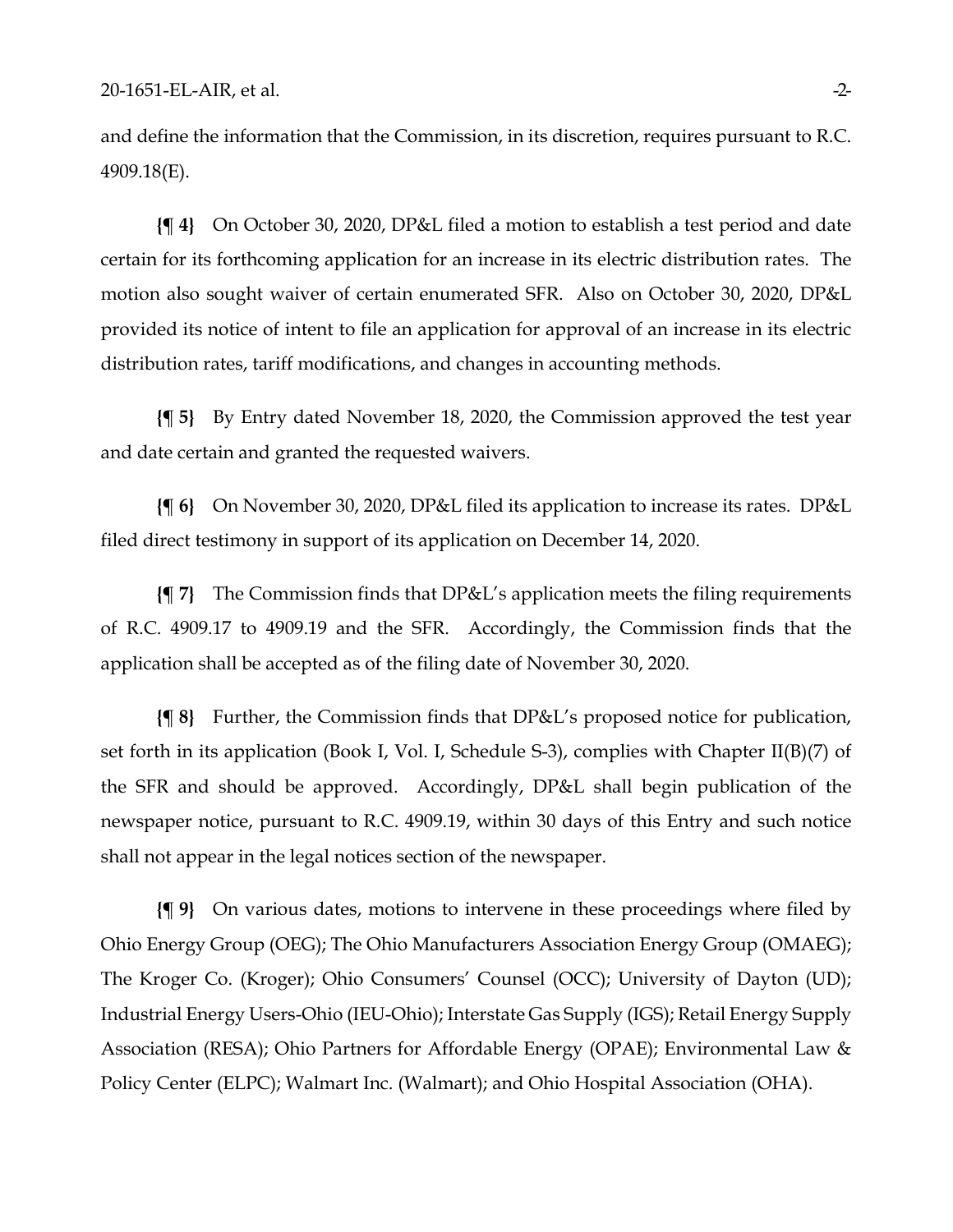**{¶ 10}** No memoranda contra the motions to intervene were filed.

**{¶ 11}** The Commission finds that each of the motions to intervene meets the criteria set forth in R.C. 4903.221 and Ohio Adm.Code 4901-1-11. Accordingly, the motions for intervention filed by OEG, OMAEG, Kroger, OCC, UD, IEU-Ohio, IGS, RESA, OPAE, ELPC, Walmart, and OHA should be granted.

#### **III. ORDER**

**{¶ 12}** It is, therefore,

**{¶ 13}** ORDERED, That the application for an increase in rates filed by DP&L be accepted for filing as of November 30, 2020. It is, further,

**{¶ 14}** ORDERED, That the proposed newspaper notice submitted by DP&L be approved for publication. It is, further,

**{¶ 15}** ORDERED, That the motions to intervene filed by OEG, OMAEG, Kroger, OCC, UD, IEU-Ohio, IGS, RESA, OPAE, ELPC, Walmart, and OHA be granted. It is, further,

**{¶ 16}** ORDERED, That a copy of this Entry be served upon all parties of record.

COMMISSIONERS: *Approving:*  Jenifer French, Chair M. Beth Trombold Lawrence K. Friedeman Dennis P. Deters

MLW/hac